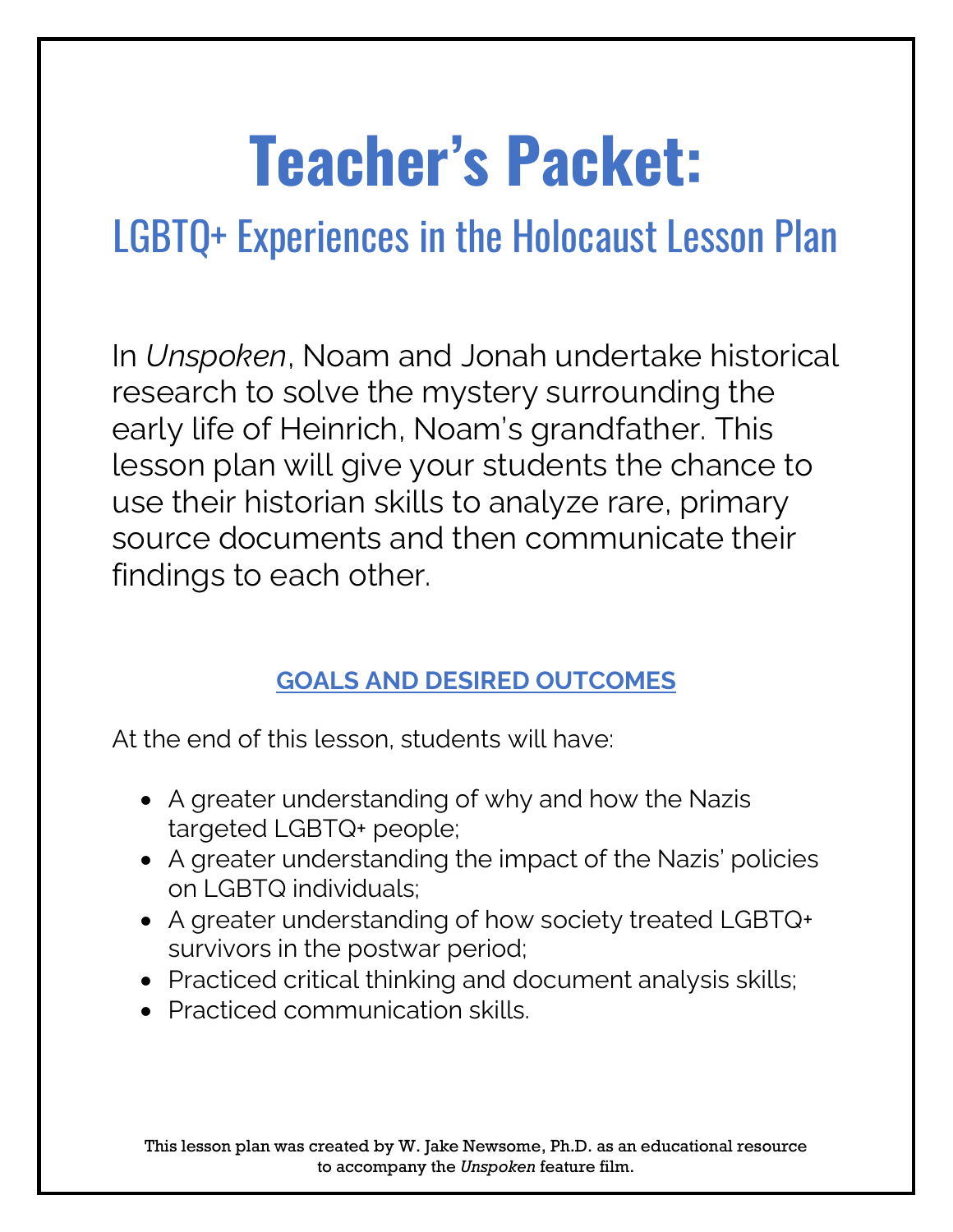## **DESIGN AND STRUCTURE**

This lesson plan has been designed to encourage peer-to-peer learning among students. It is also designed to be flexible, allowing the teacher to make adjustments to fit their specific needs.

#### **Components:**

- The lesson plan contains links to two 20-minute lectures, available on YouTube, that provide an introductory overview of (1) the Nazi persecution of LGBTQ+ people; and (2) the reclamation of the pink triangle from concentration camp badge to a symbol of gay rights.
- The lesson plan consists of six "Historical Analysis Packets." Each packet contains copies of primary source documents as well as discussion questions and instructions for the students.

#### **Structure:**

- Historical Analysis Packets 1-3 focus on LGBTQ+ experiences during the Nazi regime, and packets 4-6 focus on LGBTQ+ experiences and commemoration after the era of the Holocaust.
- Each Historical Analysis Packet links to the corresponding historical lecture. It is suggested that students watch the lecture before analyzing the documents in the packets.
- While it is possible for students to complete each packet individually, it is suggested that students work in pairs or small groups to complete a Historical Analysis Packet. This promotes collaboration and collective learning.
- After analyzing the documents in the packet, the small groups then report out to the entire class. This enables students to take ownership of their learning by also teaching others. It also provides the entire class the opportunity to learn about the packets they were not assigned.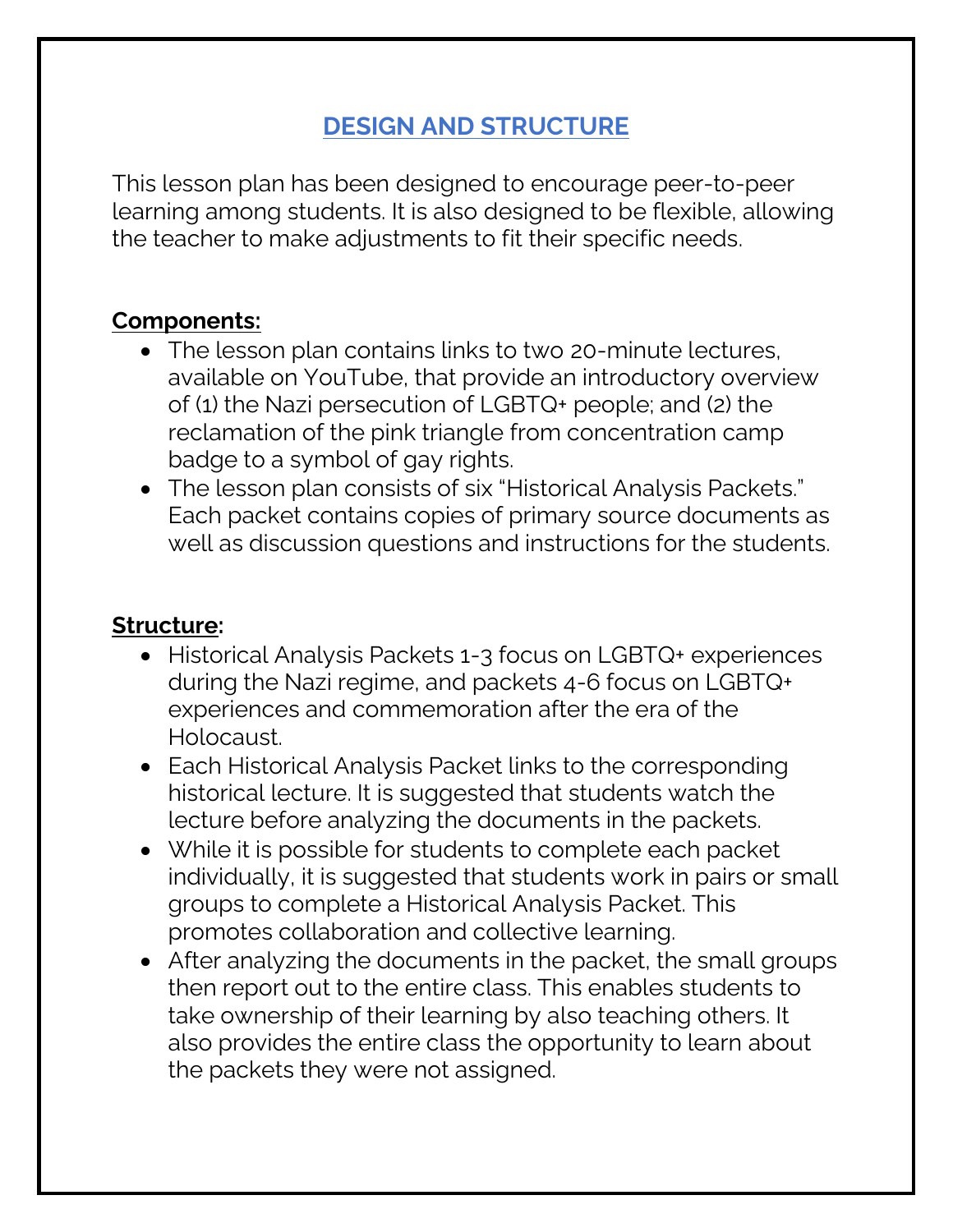#### **Flexibility:**

Below, you'll find a suggestion for how the lesson plan could be used in your class. But, depending on how much time you have available, your goals, and your students, you can decide how many Historical Analysis Packets to assign, how long to spend on each component of the lesson plan, and even whether to do it in-person during class, or assign as homework.

You can cover both periods (Nazi era and postwar era) at the same time by having half of the class do packets 1-3 (Nazi era) and the other half do packets 4-6 (postwar era). Or, the entire class can work on packets 1- 3, followed by a second class period working together on packets 4-6.

#### **Example Agenda:**

*Prep Work:* 

- Beforehand, assign your class into pairs or small groups (the number of groups will depend on how many Historical Analysis Packets you will assign).
- As homework, have the students watch the online lecture that corresponds to their packet.
- The link is in each packet, but if you do not want to share the packets with the students until the day of, here are the links:
	- o Packets 1-3 will watch: ["They're Enemies of the State!"](https://youtu.be/D4k5SIxeotc)
	- o Packets 4-6 will watch: "[Pink Triangle Memories](https://youtu.be/GX6Wj1ozQB8)"

#### *Class Session*

- 1. Break the students into small groups, distribute the Historical Analysis Packets, and explain the instructions.
- 2. Have each group read through the documents and talk through the discussion questions.
- 3. Explain that each group will present their findings to the full class the next time the class meets; answer any questions
- 4. Each group then prepares for the "Report Out" by completing the last page of the packet.
- 5. Each group shares their report about the document(s) in their Historical Analysis Packet. The instructions are on the final page of the packet.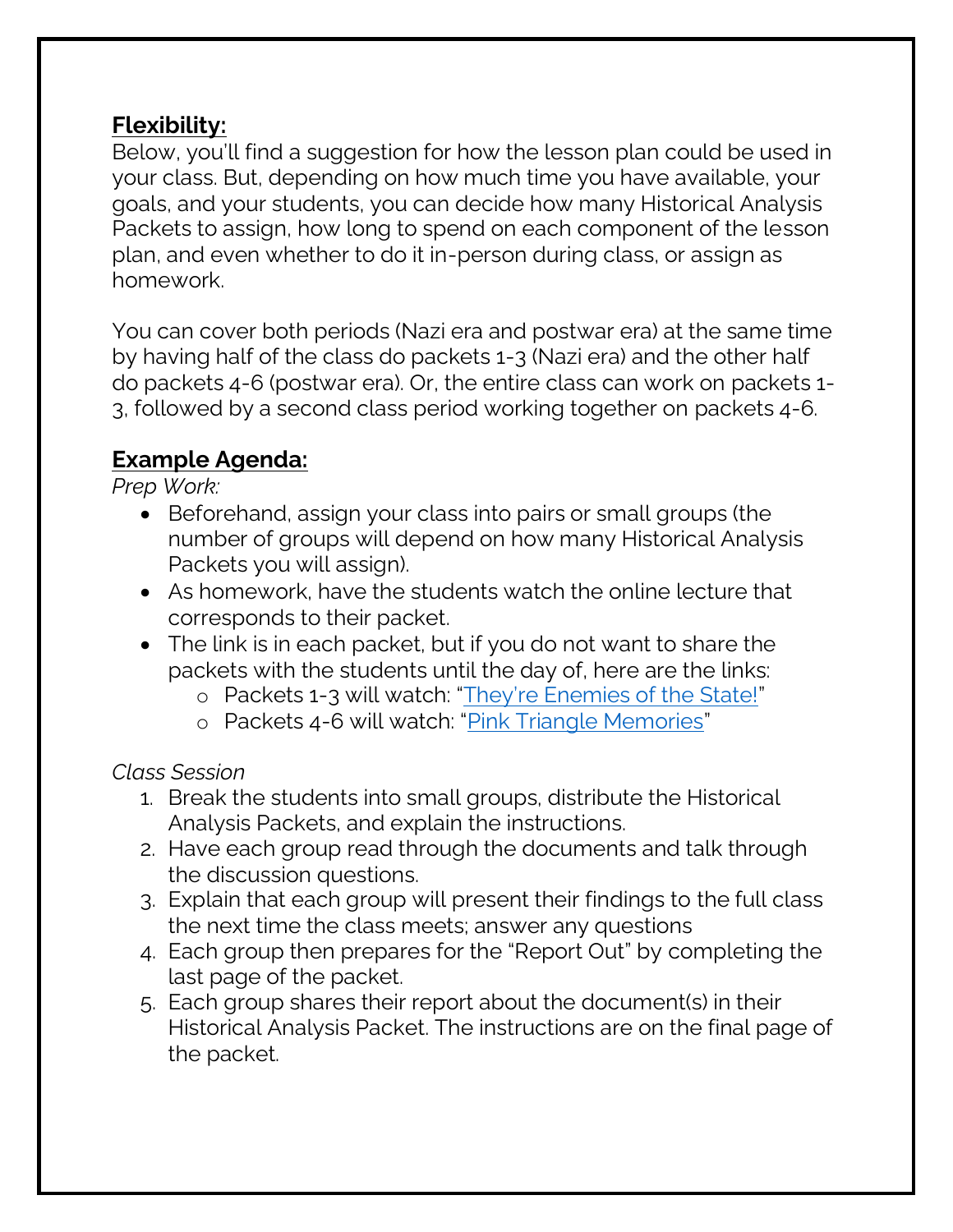*Dive Deeper*

• After students have reported their findings to their classmates, you can share with them the "Dive Deeper" document, which contains links to learn more about the documents they analyzed.

#### **ADDITIONAL RESOURCES**

You can find more educational resources about the Nazi persecution of LGBTQ+ people at [www.UnspokenTheFilm.com/resources.](http://www.unspokenthefilm.com/resources) This resource packet includes lectures, podcasts, essays, and more that were created by leading experts and institutions.

If you have additional questions about the content, please reach out to Dr. Jake Newsome, public scholar and historical advisor for *Unspoken,* at [dr.jakenewsome@gmail.com.](mailto:dr.jakenewsome@gmail.com)

## **DOCUMENT SOURCES**

The photo captions and sources for the documents in the Historical Analysis Packets are below. Except where noted, all translations from German to English were done by Dr. Jake Newsome.

Packet #1:

- An official medical certification for patient Gerd (formerly Eva) Katter, signed by sexologist Magnus Hirschfeld, November 23, 1928. *United States Holocaust Memorial Museum, courtesy of Magnus-Hirschfeld-Gesellschaft*
- Identification card for Gerd (formerly Eva) Katter from the Berlin Police Department that allows the bearer to dress in clothing of the opposite sex, December 6, 1928. *United States Holocaust Memorial Museum, courtesy of Magnus-Hirschfeld-Gesellschaft*

Packet #2:

- Studio portrait of Frieda Belinfante with her cello, circa 1920. *United States Holocaust Memorial Museum*, *courtesy of Frieda Belinfante*
- Portrait of Frieda Belinfante, dressed in men's clothing to disguise herself from Nazi informers, circa 1943. *United States Holocaust Memorial Museum, courtesy of Toni Boumans*
- Transcript of Oral History Testimony with Frieda Belinfante. Interviewed by Klaus Mueller, May 31, 1994. *United States Holocaust Memorial Museum collection.* [\(https://collections.ushmm.org/search/catalog/irn504443\)](https://collections.ushmm.org/search/catalog/irn504443)